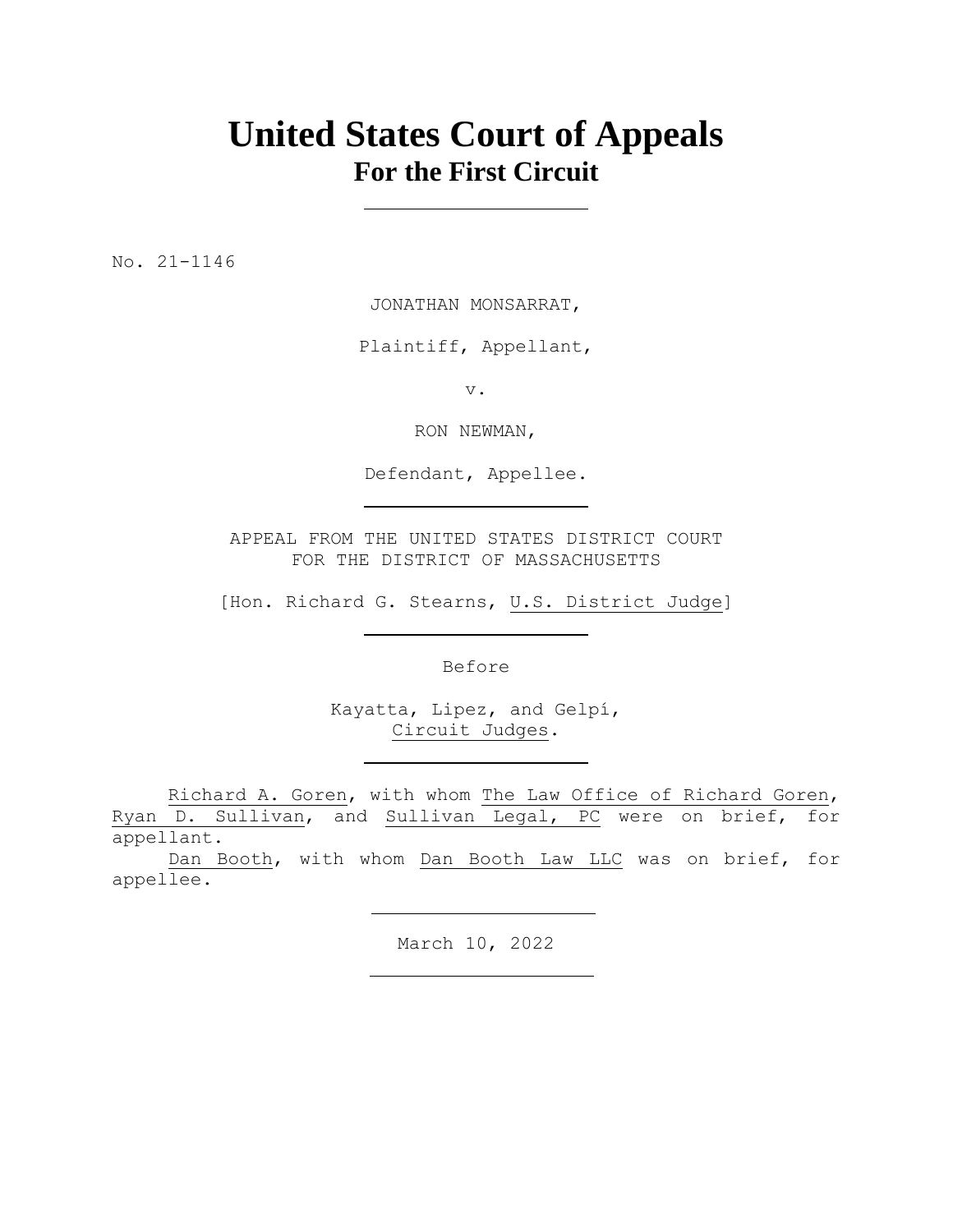**KAYATTA**, **Circuit Judge**. Ron Newman, a moderator of a neighborhood's online forum, copied the forum's discussion threads and then reposted them to a new online platform. The reposted threads included comments that allegedly defamed the plaintiff Jonathan Monsarrat. The threads also included a communication by Monsarrat for which he had obtained a registered copyright. Monsarrat alleges that Newman is liable for defamation and for copyright infringement arising from those actions. Granting a motion to dismiss the complaint, the district court held that Newman established two affirmative defenses to Monsarrat's claims: immunity from liability under section 230 of the Communications Decency Act as to Monsarrat's defamation claim and fair use as to Monsarrat's copyright claim. For the following reasons, we agree and affirm the dismissal of Monsarrat's complaint.

#### **I.**

We start by reciting the essential facts as alleged in Monsarrat's complaint, supplemented by relevant undisputed items. See McCloskey v. Mueller, 446 F.3d 262, 264 (1st Cir. 2006). Between 2002 and 2017, residents of Davis Square in Somerville, Massachusetts, used the Russian-owned social networking platform LiveJournal as an online bulletin board and community forum for topics of interest to the neighborhood. Monsarrat, an entrepreneur who develops augmented reality video games, was a member of this online community. Beginning in 2010, anonymous

 $- 2 -$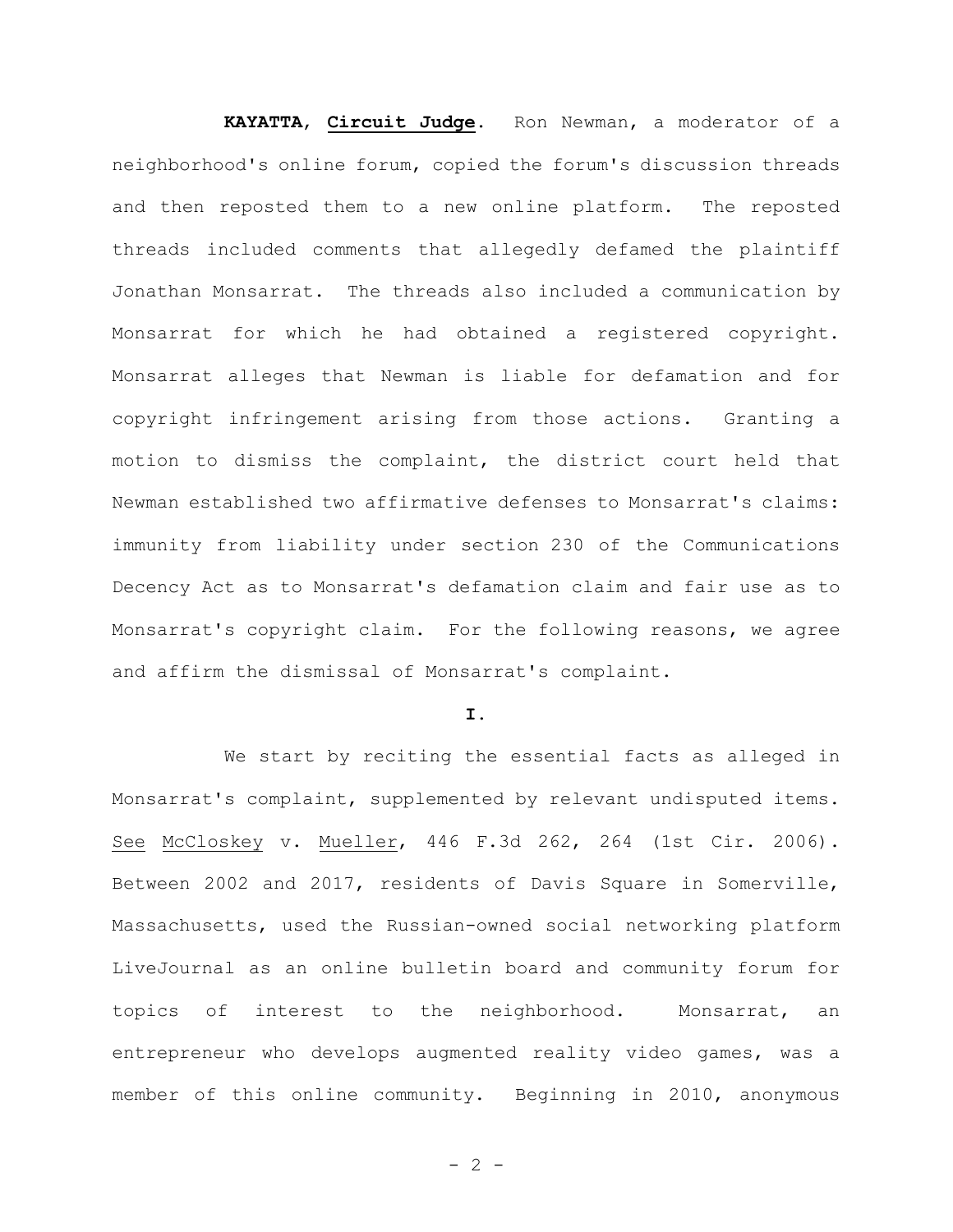users, writing under pseudonyms, made several defamatory posts concerning Monsarrat on the Davis Square forum, including statements accusing Monsarrat of being a "sexual predator" and a "child predator." Monsarrat responded with a pair of lawsuits (unrelated to the present action) -- one in 2013 seeking damages for the defamatory posts and another in 2017 seeking the removal of a different webpage that referenced the posts.

In April 2017, LiveJournal revised its terms of service to comply with Russian law, which permits censorship of certain online content. After this change, Newman, a moderator for the Davis Square forum, decided to move the forum from LiveJournal to another social networking platform called Dreamwidth, which was not subject to Russian censorship and was open to content no longer welcome on LiveJournal after its terms of service revision. To move the Davis Square forum from LiveJournal to Dreamwidth, Newman copied the forum's discussion threads from the LiveJournal website and reposted them on the new Dreamwidth website. The threads as reposted in toto on the new host included both the allegedly defamatory posts relating to Monsarrat as well as a post authored by Monsarrat for which he had obtained a certificate of registration from the United States Copyright Office. The posts copied to Dreamwidth from LiveJournal appear to be substantively unchanged, with the original authors, dates, and message intact.

- 3 -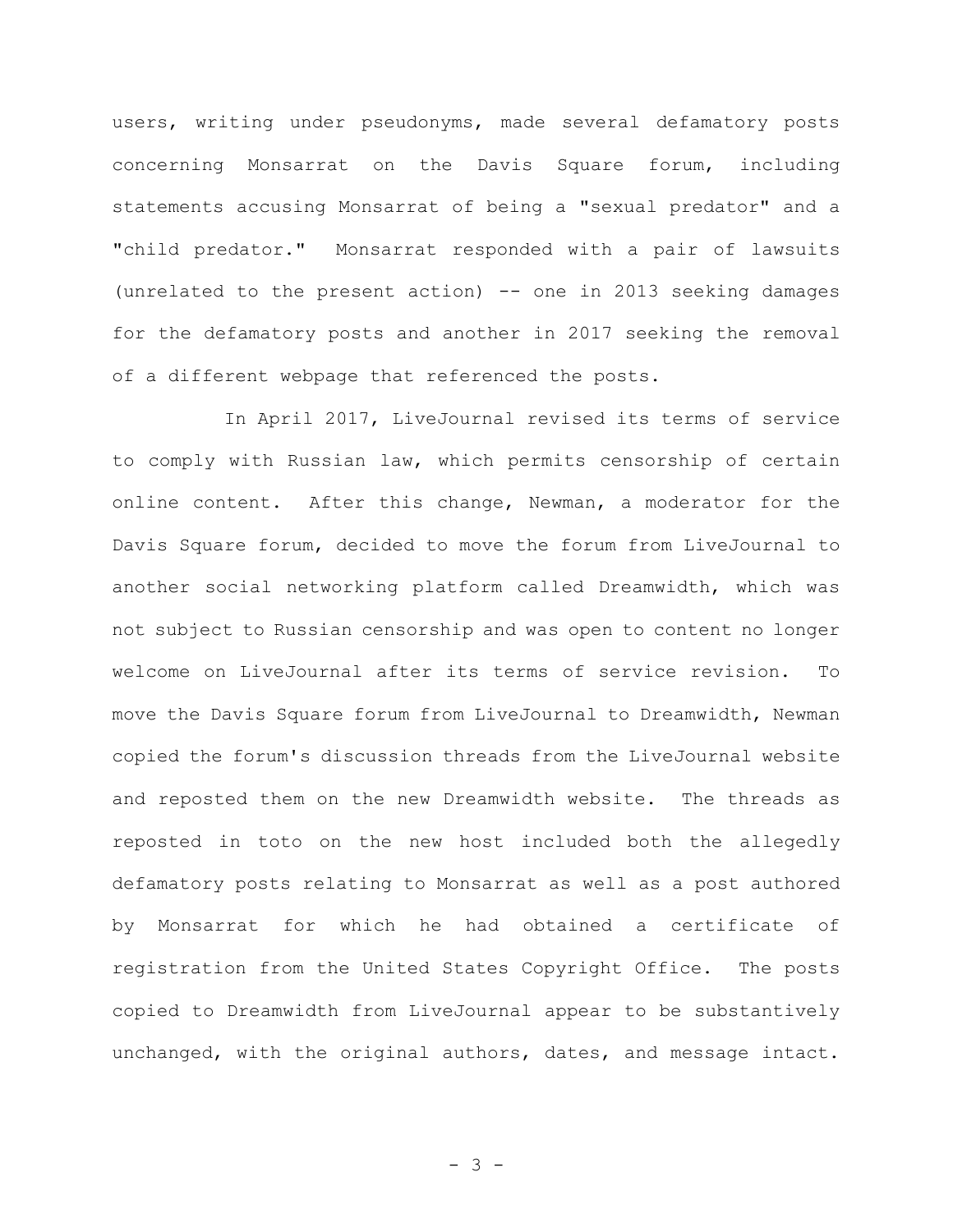Neither party contends we need know more about the precise technical means by which the content was moved.

Newman's copying of this content from LiveJournal to Dreamwidth prompted Monsarrat to sue Newman in federal court for defamation under Massachusetts law and copyright infringement. Newman moved to dismiss for failure to state a claim on both counts. See Fed. R. Civ. Pro. 12(b)(6). The district court granted Newman's motion. Monsarrat v. Newman, 514 F. Supp. 3d 386, 389 (D. Mass. 2021). As to Monsarrat's defamation claim, the district court held that Newman was immune from liability for his republication of the allegedly defamatory statements because Newman fell within the safe harbor provided by section 230 of the Communications Decency Act, 47 U.S.C. § 230. Monsarrat, 514 F. Supp. 3d at 393. As to Monsarrat's copyright claim, the court found that, based on the operative complaint, Newman's reproduction of Monsarrat's post constituted fair use -- a statutory exception to the otherwise exclusive right that copyright law affords to copyright holders. Id. at 392. Monsarrat then timely filed this appeal.

# **II.**

We review the district court's dismissal for failure to state a claim de novo. Universal Commc'n Sys., Inc. v. Lycos, Inc., 478 F.3d 413, 418 (1st Cir. 2007). In conducting this assessment, we are not limited by the district court's reasoning

 $- 4 -$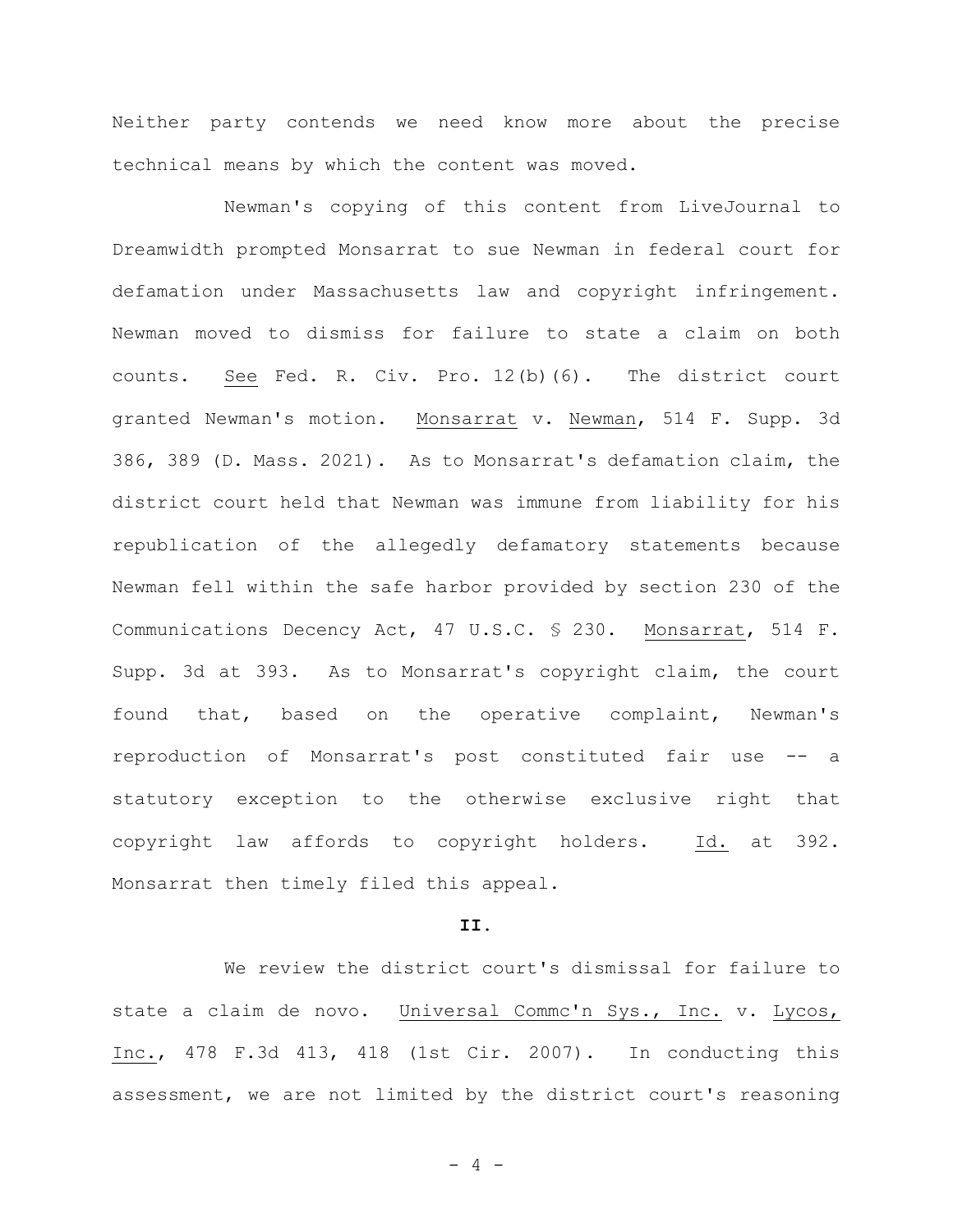and "may affirm an order of dismissal on any basis made apparent by the record." McCloskey, 446 F.3d at 266.

Affirmative defenses may be raised on a motion to dismiss under Rule 12(b)(6) so long as the facts establishing the defense are clear from the face of the complaint as supplemented by "matters fairly incorporated within it and matters susceptible to judicial notice." Zenon v. Guzman, 924 F.3d 611, 616 (1st Cir. 2019) (quoting In re Colonial Mortg. Bankers Corp., 324 F.3d 12, 15 (1st Cir. 2003)). Dismissal based on an affirmative defense is appropriate only where there is "'no doubt' that the plaintiff's claim is barred by the raised defense." Id. (quoting Blackstone Realty LLC v. FDIC, 244 F.3d 193, 197 (1st Cir. 2001)).

### **III.**

We consider Newman's entitlement to two affirmative defenses: immunity under section 230 (as to Monsarrat's state law defamation claim) and fair use (as to Monsarrat's copyright claim).

#### **A.**

We first assess Monsarrat's challenge to the district court's conclusion that section 230 of the Communications Decency Act, 47 U.S.C. § 230, shields Newman from liability for republishing allegedly defamatory posts concerning Monsarrat. Section 230 states that "[n]o provider or user of an interactive computer service shall be treated as the publisher or speaker of any information provided by another information content provider."

 $- 5 -$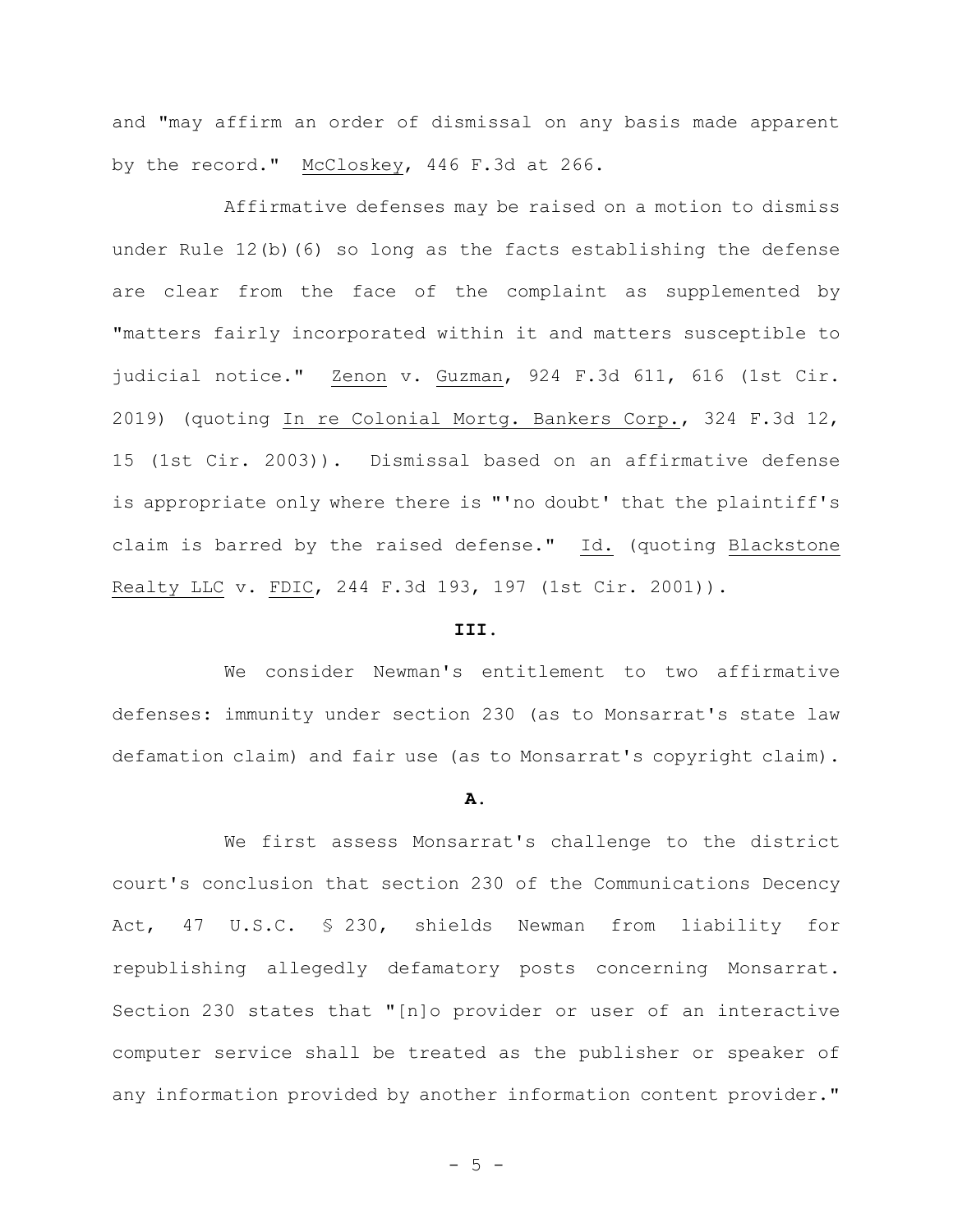Id. § 230(c)(1). It further provides that "[n]o cause of action may be brought and no liability may be imposed under any State or local law that is inconsistent with this section." Id. § 230(e)(3).

Accordingly, a defendant is shielded from liability for a state law claim if:

> (1) [the defendant] is a "provider or user of an interactive computer service"; (2) the claim is based on "information provided by another information content provider"; and (3) the claim would treat [the defendant] "as the publisher or speaker" of that information.

Lycos, 478 F.3d at 418 (quoting 47 U.S.C. § 230(c)(1)).<sup>1</sup> We have explained that immunity under section 230 "should be broadly construed." Id. at 419; accord Jane Doe No. 1 v. Backpage.com, LLC, 817 F.3d 12, 18 (1st Cir. 2016).

Because Monsarrat does not dispute that Newman qualifies as a "user" under section 230, we need only address the second and third elements of our test.

**1.**

We begin with the second element, which turns on whether Monsarrat seeks to hold Newman liable for "information provided by another information content provider." 47 U.S.C. § 230(c)(1). We

<sup>&</sup>lt;sup>1</sup> Section 230 contains a few exceptions, see, e.g., 47 U.S.C. § 230(e)(2) ("Nothing in this section shall be construed to limit or expand any law pertaining to intellectual property."); however, none of those exceptions are applicable to this case.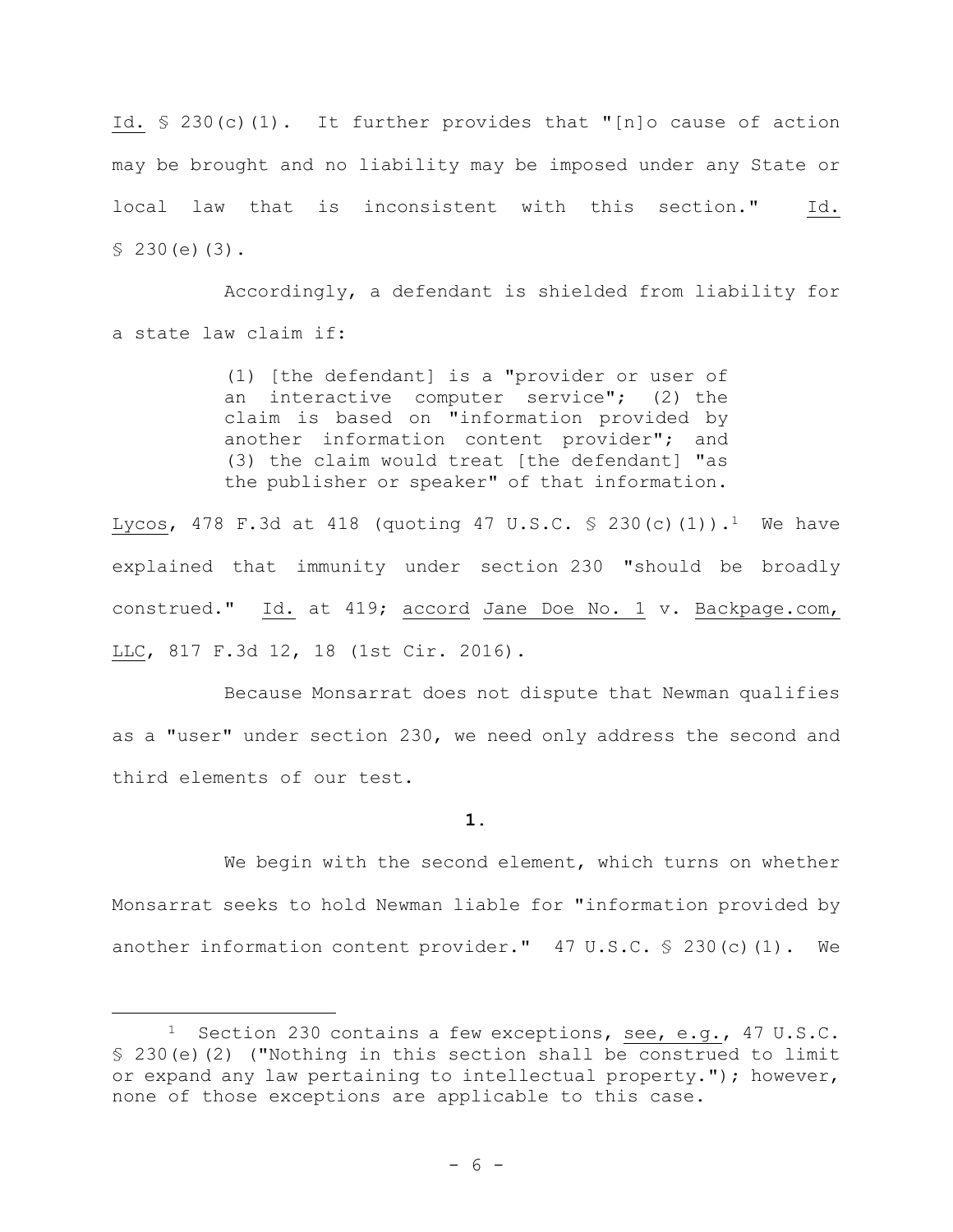have explained that a "key limitation" to section 230 immunity is that it "only applies when the information that forms the basis for the state law claim has been provided by 'another information content provider.'" Lycos, 478 F.3d at 419 (emphasis removed) (quoting 47 U.S.C.  $\frac{1}{2}$  230(c)(1)). A user or provider of an interactive computer service remains liable for its own speech. Cf. id. at 419–20. Accordingly, if Newman were himself an "information content provider" of the allegedly defamatory posts, then Monsarrat's state law claim would not be based only on "information provided by another information content provider" and section 230 would present no bar to liability.

Section 230 defines "information content provider" to mean "any person or entity that is responsible, in whole or in part, for the creation or development of information provided through the Internet or any other interactive computer service." 47 U.S.C. § 230(f)(3). We have emphasized that this definition is "broad" and encompasses "even those who are responsible for the development of content only 'in part.'" Lycos, 478 F.3d at 419. It is undisputed that Newman did not create the original allegedly defamatory posts on LiveJournal. The key question then is whether Newman -- by reposting to Dreamwidth a lengthy thread including libelous information -- was nonetheless "responsible, in whole or in part," for the "development of" that information, such that he is liable as an information content provider.

- 7 -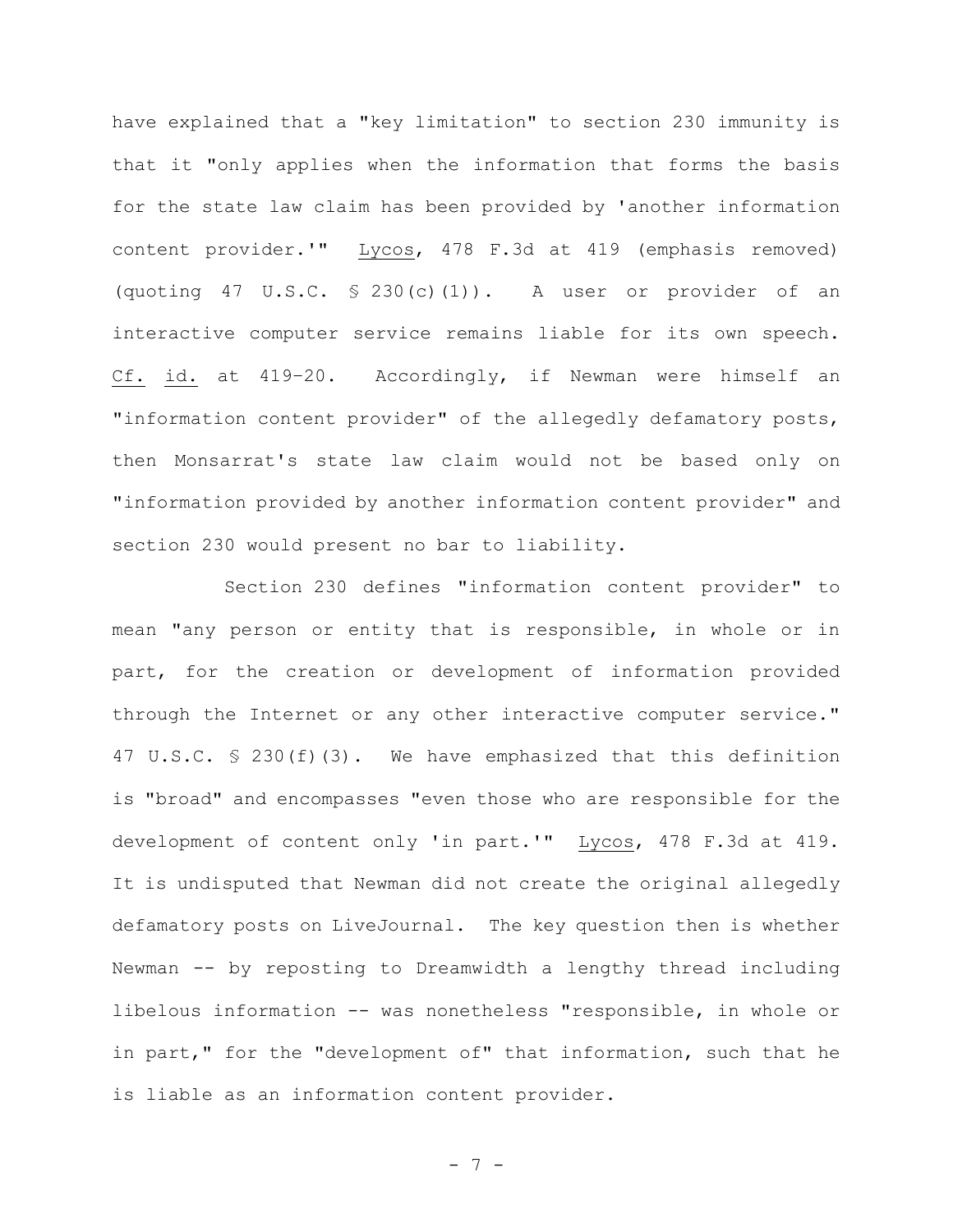Here, Newman copied the allegedly defamatory posts from LiveJournal to Dreamwidth verbatim. He did not encourage or compel the original authors to produce the libelous information. And, in the manner and form of republishing the posts, he neither offered nor implied any view of his own about the posts. In short, Newman did nothing to contribute to the posts' unlawfulness beyond displaying them on the new Dreamwidth website.

Monsarrat nevertheless argues that Newman is responsible for the allegedly defamatory posts, even though they were initially authored by third parties, as it was Newman who posted the content on Dreamwidth, a different interactive computer service with a different audience. The Ninth Circuit rejected this precise line of reasoning in Kimzey v. Yelp! Inc., 836 F.3d 1263, 1271 (9th Cir. 2016) ("[P]roliferation and dissemination of content does not equal creation or development of content."). There, our sister circuit held that the online platform Yelp was not liable for its "downstream distribution" to a separate search engine of content generated by a third party. Id. at 1270. As the court explained, "[n]othing in the text of [section 230] indicates that immunity turns on how many times an interactive computer service publishes 'information provided by another information content provider.'" Id. (quoting 47 U.S.C. § 230(c)(1)). Accordingly, "[j]ust as Yelp is immune from liability under [section 230] for posting usergenerated content on its own website, Yelp is not liable for

- 8 -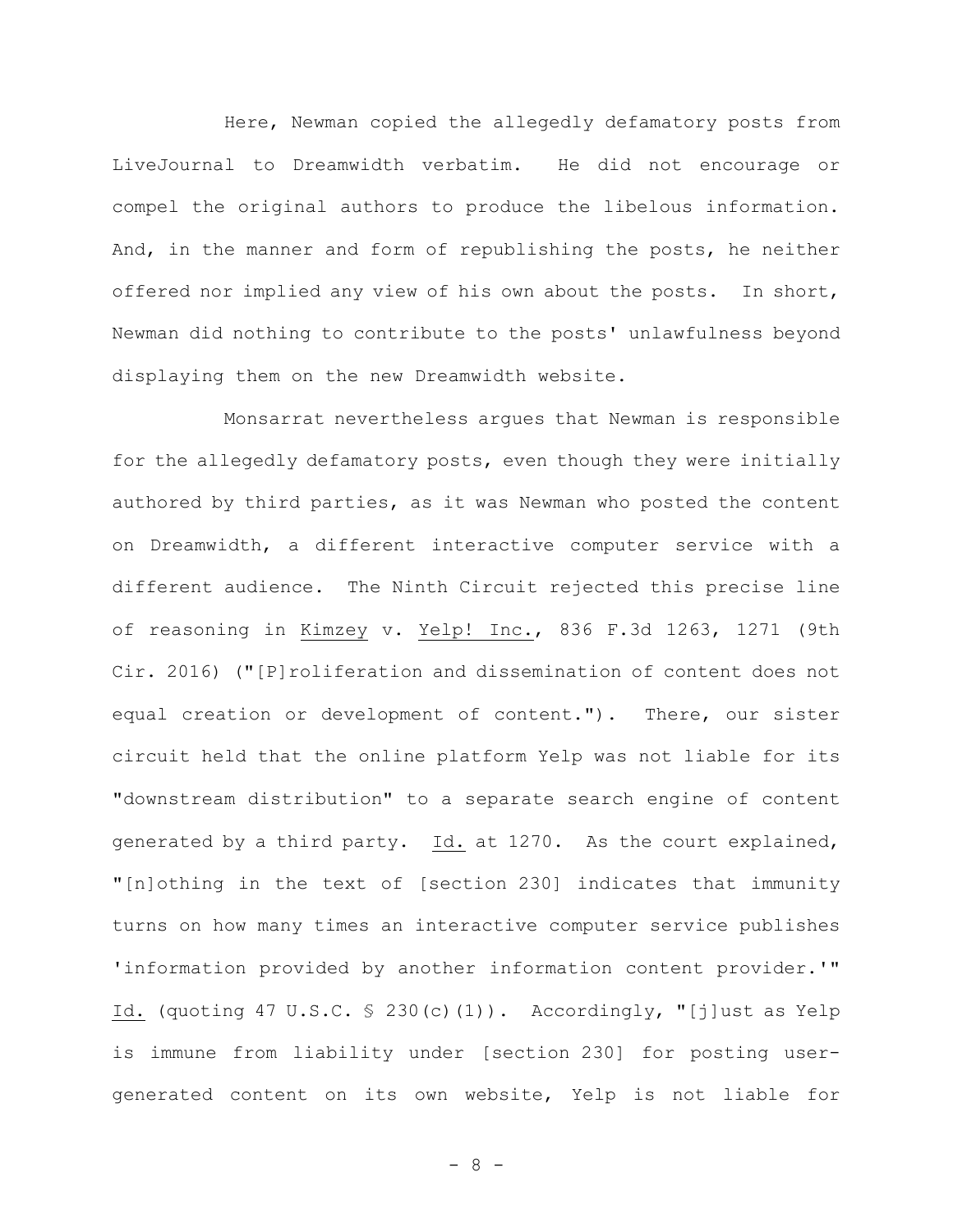disseminating the same content in essentially the same format to a [different platform], as this action does not change the origin of the third-party content." Id. We have cited to this language in Kimzey favorably. See Small Just. LLC v. Xcentric Ventures LLC, 873 F.3d 313, 322–23 (1st Cir. 2017). And we agree with its interpretation of the scope of section 230 immunity, at least as it pertains to Newman, who replicated the content and basic format of the third-party LiveJournal posts on Dreamwidth. Cf. Marshall's Locksmith Serv. Inc. v. Google, LLC, 925 F.3d 1263, 1268–69 (D.C. Cir. 2019) (explaining that "the posting of thirdparty content" from one website to another "is plainly within the immunity provided by § 230").

Monsarrat also contends that Newman's republication of posts to Dreamwidth "developed" the defamatory information by turning non-actionable libel (for which the statute of limitations had run) into actionable libel. However, Monsarrat's argument misses the distinction between what makes libel substantively wrongful and what makes a claim for libel procedurally actionable. A statute of limitations plays no role in ascertaining whether conduct is wrongful. Rather, it merely sets the deadline by which a legal challenge to that conduct need be initiated. Here, the relative recency of the reposting may mean that Newman has no limitations defense. But it says nothing at all about whether he needs such a defense.

- 9 -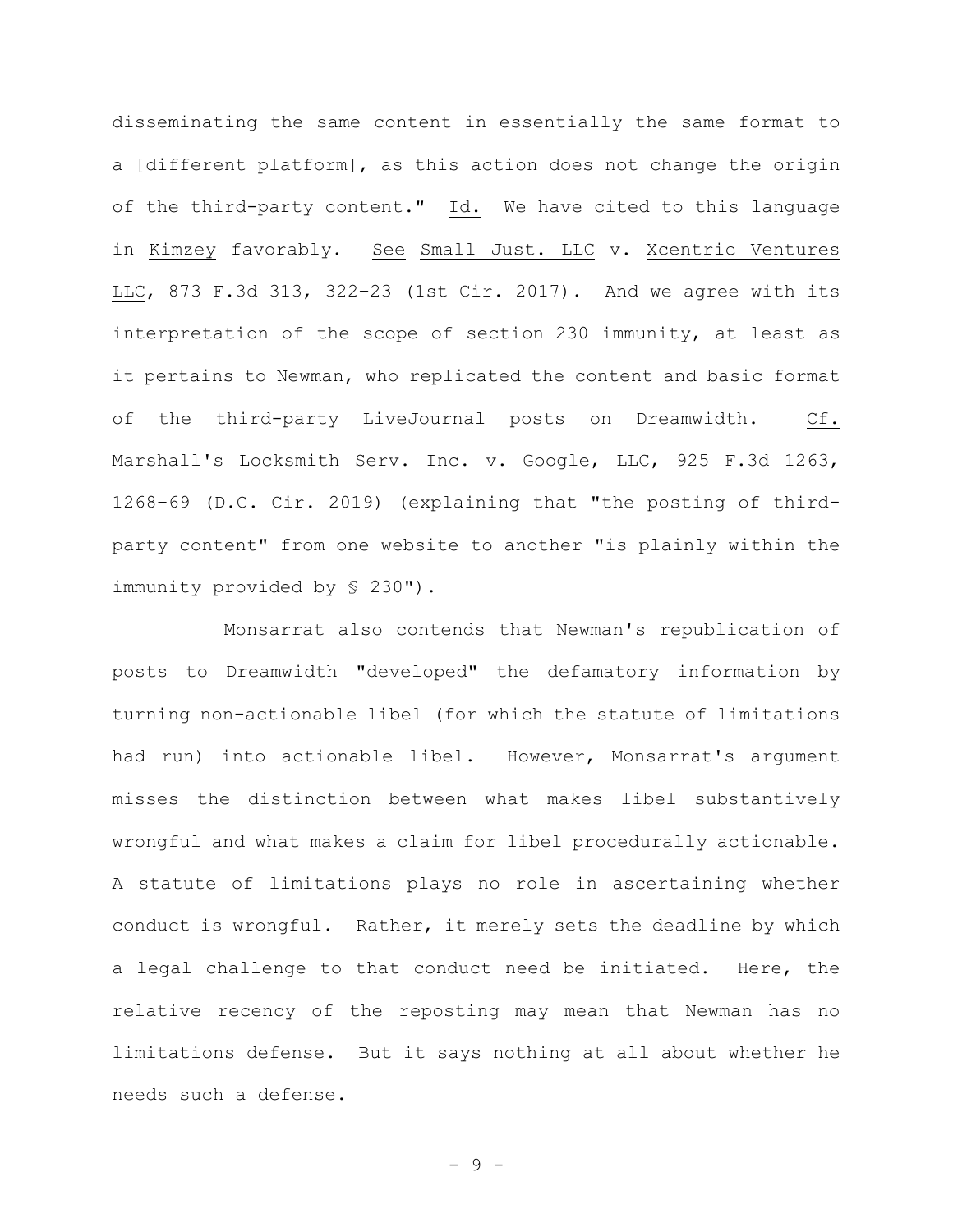In sum, we find that Newman meets the second element of our test; i.e., the claim against him is based on "information provided by another information content provider."

## **2.**

We consider next whether Monsarrat's defamation claim seeks to treat Newman as the publisher of the information at issue. The answer is plainly yes. Monsarrat's complaint expressly seeks to make Newman liable for "publish[ing] on Dreamwidth" the allegedly defamatory material.

The only authority Monsarrat cites in support of his contrary position is language from the Fourth Circuit's decision in Zeran v. America Online, Inc. supposedly confining the reach of section 230 immunity to an online publisher's exercise of its "traditional editorial functions." 129 F.3d 327, 330 (4th Cir. 1997). But even if his reading were accurate, Monsarrat misquotes Zeran by omitting that one of the described "traditional editorial functions" is determining whether to "publish" certain information.2 Id. Newman's decision to move user posts from LiveJournal to Dreamwidth naturally involved a decision about what content to publish on the new platform. Cf. Backpage.com, 817 F.3d at 21 (explaining that "choices about what content can appear on the website and in what form[] are editorial choices that fall

<sup>2</sup> Monsarrat's brief omits the word "publish" from its direct quote to Zeran (without using ellipses).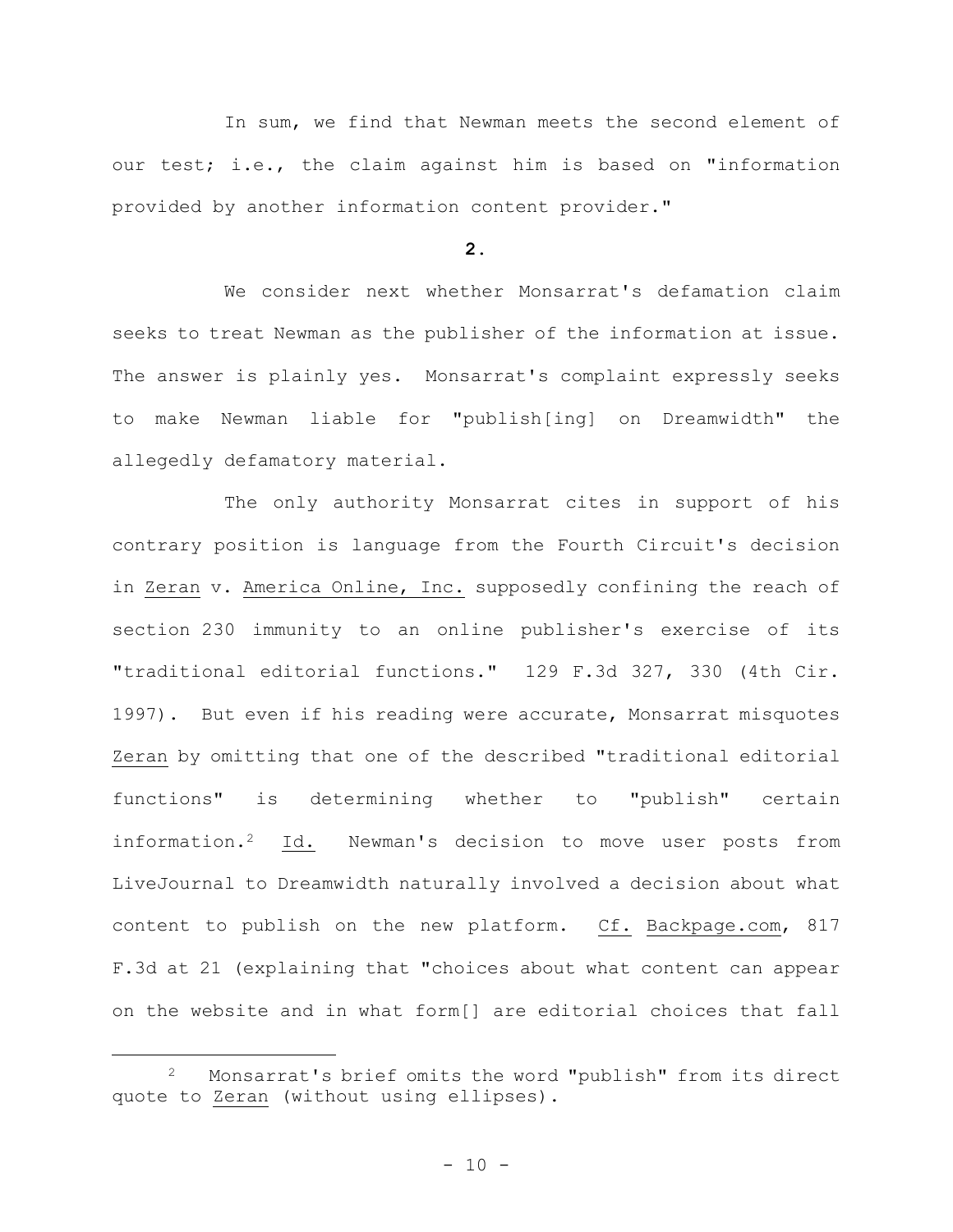within the purview of traditional publisher functions"). Thus, Newman satisfies the third and final element of our test.

\* \* \*

With all three elements undoubtedly satisfied on the face of Monsarrat's complaint as fairly supplemented by its referenced writings, we affirm the district court's holding that Newman is entitled to immunity under section 230 for his republication of the allegedly defamatory posts from LiveJournal to Dreamwidth.

**B.**

We next consider Monsarrat's copyright claim. In the middle of a lengthy discussion thread on the Davis Square LiveJournal forum, Monsarrat posted the following message in February 2010:



LiveJournal's abuse policies are at http://www.livejournal.com/abuse/policy.bml

Under the section "Harassment", it says that "If a user makes a statement which encourages or incites others to harass another person in any way, access to that content will be disabled. This can also extend to entries in which harassment has not been explicitly called for, but is implied, at the discretion of the Abuse Prevention Team."

This is it. I'll give everyone here until Monday at 12pm to remove your comments from this board. At that point, I'm collecting every single one of them. I have already filed an abuse report with LiveJournal but won't call them until Monday at 12pm.

When Newman migrated the Davis Square forum to the more accommodating Dreamwidth platform seven years later, he copied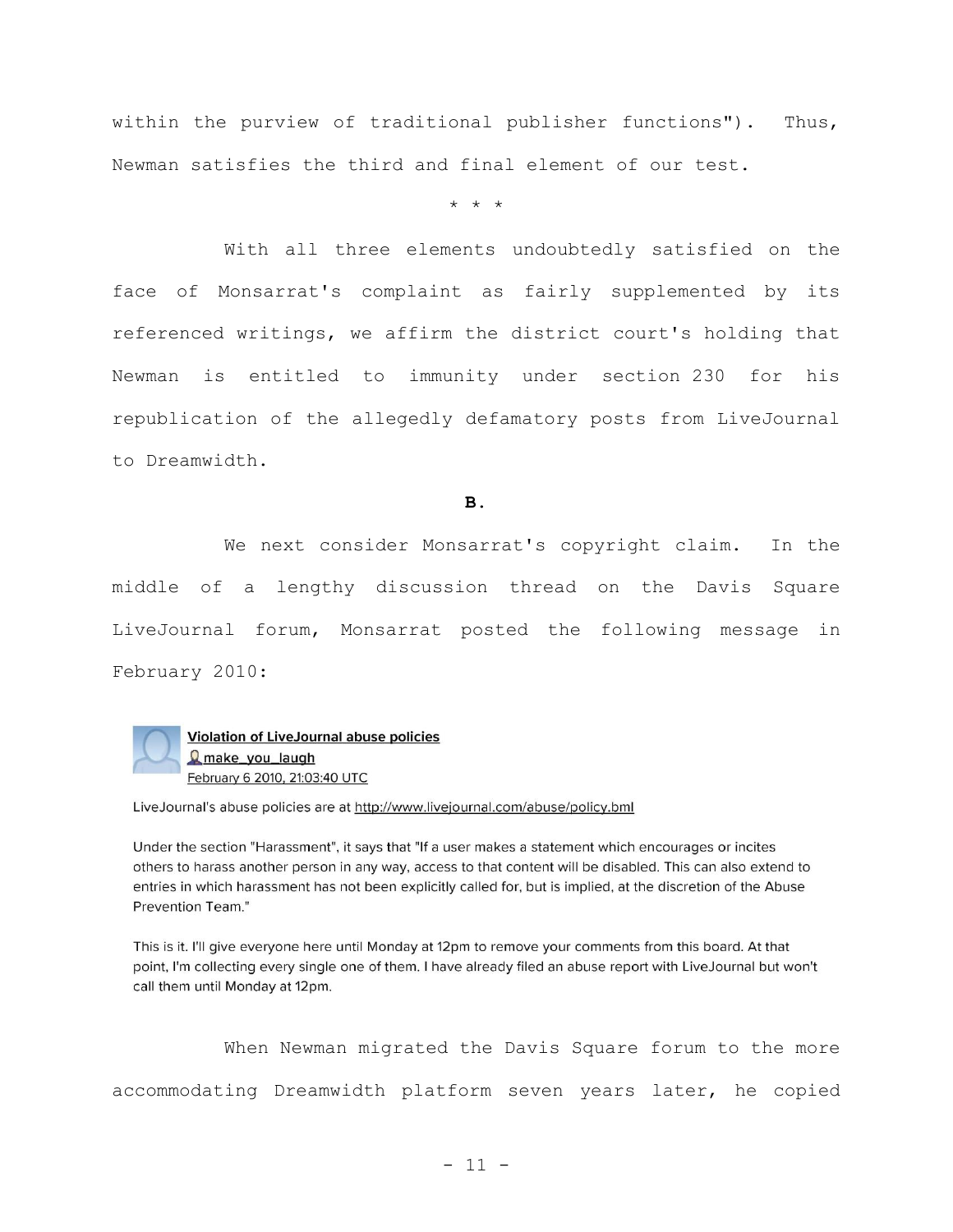over the thread that included Monsarrat's February 2010 post. As it turned out, Monsarrat had registered his rather prosaic threat with the United States Copyright Office in 2012. He now complains that Newman's copying of his post infringed his copyright. The district court dismissed Monsarrat's copyright claim, finding Newman's reproduction of Monsarrat's work constituted a "fair use" permitted by copyright law. Monsarrat, 514 F. Supp. 3d at 392. For the following reasons, we agree.

Fair use is a statutory limitation to the otherwise exclusive rights enjoyed by copyright holders. See 17 U.S.C. § 107 ("[T]he fair use of a copyrighted work . . . is not an infringement of copyright."). It "creates a privilege for others to use the copyrighted material in a reasonable manner despite the lack of the owner's consent." Soc'y of Holy Transfig. Monastery, Inc. v. Gregory, 689 F.3d 29, 59 (1st Cir. 2012) (quoting Weissmann v. Freeman, 868 F.2d 1313, 1323 (2d Cir. 1989)). Fair use is an "affirmative defense" for which its proponent -- in this case, Newman -- bears the burden of proof. Campbell v. Acuff-Rose Music, Inc., 510 U.S. 569, 590 (1994). Accordingly, given that burden allocation and the typical factual considerations necessary to determine application of the defense, a motion to dismiss pursuant to Rule 12(b)(6) generally provides an unaccommodating vehicle for adjudicating fair use.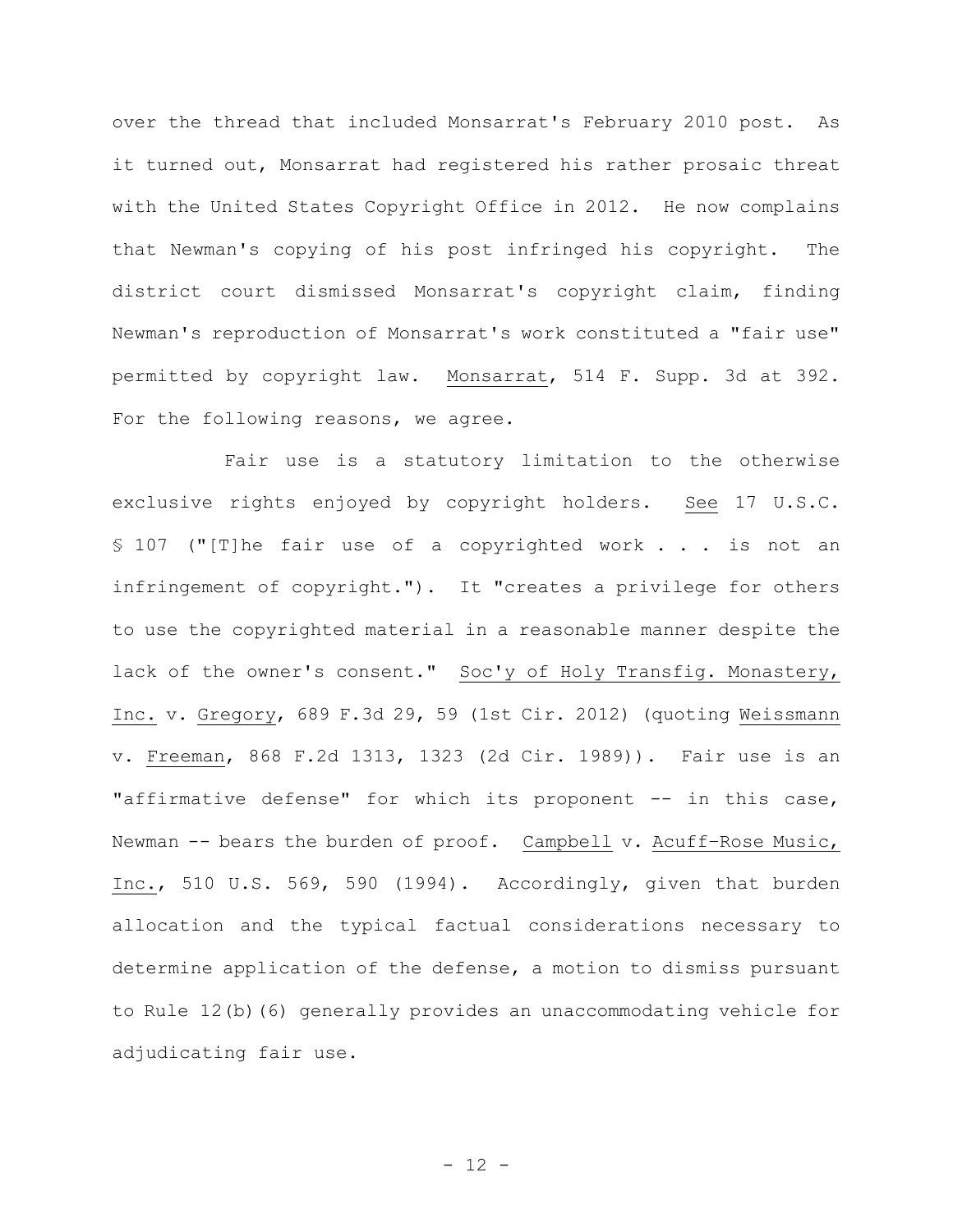Nevertheless, sometimes the defense of fair use is capable of vindication on a motion to dismiss. See, e.g., TCA Television Corp. v. McCollum, 839 F.3d 168, 178 (2d Cir. 2016); Brownmark Films, LLC v. Comedy Partners, 682 F.3d 687, 690 (7th Cir. 2012); Leadsinger, Inc. v. BMG Music Pub., 512 F.3d 522, 530 (9th Cir. 2008). This appeal would appear to present another such example: Simply by looking at the copyrighted work, its purpose as alleged in the complaint, and what Monsarrat concedes to be the circumstances and nature of its copying, we can see no plausible argument that Newman has not established fair use.

To ascertain fair use, Congress has directed that we consider the following non-exclusive factors in assessing a fair use defense:

> (1) the purpose and character of the use, including whether such use is of a commercial nature or is for nonprofit educational purposes; (2) the nature of the copyrighted work; (3) the amount and substantiality of the portion used in relation to the copyrighted work as a whole; and (4) the effect of the use upon the potential market for or value of the copyrighted work.

17 U.S.C. § 107. We evaluate fair use on a case-by-case basis and weigh the factors "together in light of the purposes of copyright." Núñez v. Caribbean Int'l News Corp., 235 F.3d 18, 21 (1st Cir. 2000) (quoting Campbell, 510 U.S. at 578).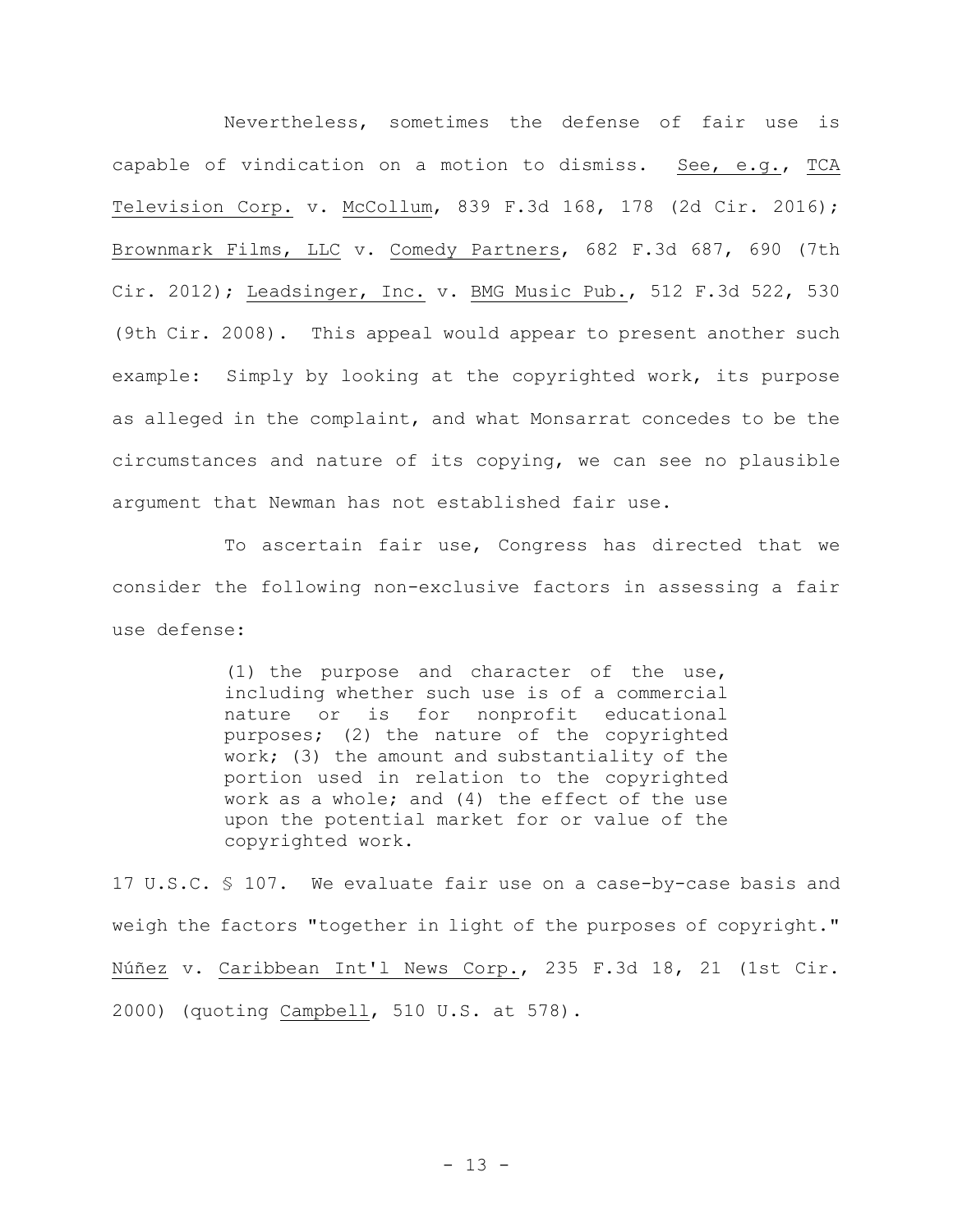**1.**

First, we look to "the purpose and character of the use, including whether such use is of a commercial nature or is for nonprofit educational purposes." 17 U.S.C. § 107(1). As we have explained:

> Our task under the first prong is to assess "whether and to what extent the new work is 'transformative,'" that is, "whether the new work merely supersedes the objects of the original creation" or whether it "adds something new, with a further purpose or different character, altering the first with new expression, meaning, or message."

Gregory, 689 F.3d at 59–60 (quoting Campbell, 510 U.S. at 579).

Monsarrat argues that his pleading -- even as supplemented by fairly incorporated documents and concessions - does not allow us to determine with sufficient certainty Newman's purpose in reposting Monsarrat's copyrighted work from the Davis Square LiveJournal forum to Dreamwidth. Indeed, Monsarrat contends that his complaint plausibly alleges that Newman copied the thread containing Monsarrat's post "as an integral part of [Newman's] defamatory statements falsely accusing the Plaintiff of despicable crimes." To this extent, Monsarrat fairly complains that the district court overreached when it found that Newman's reposting of the thread was "solely for historical and preservationist purposes." Monsarrat, 514 F. Supp. 3d at 391.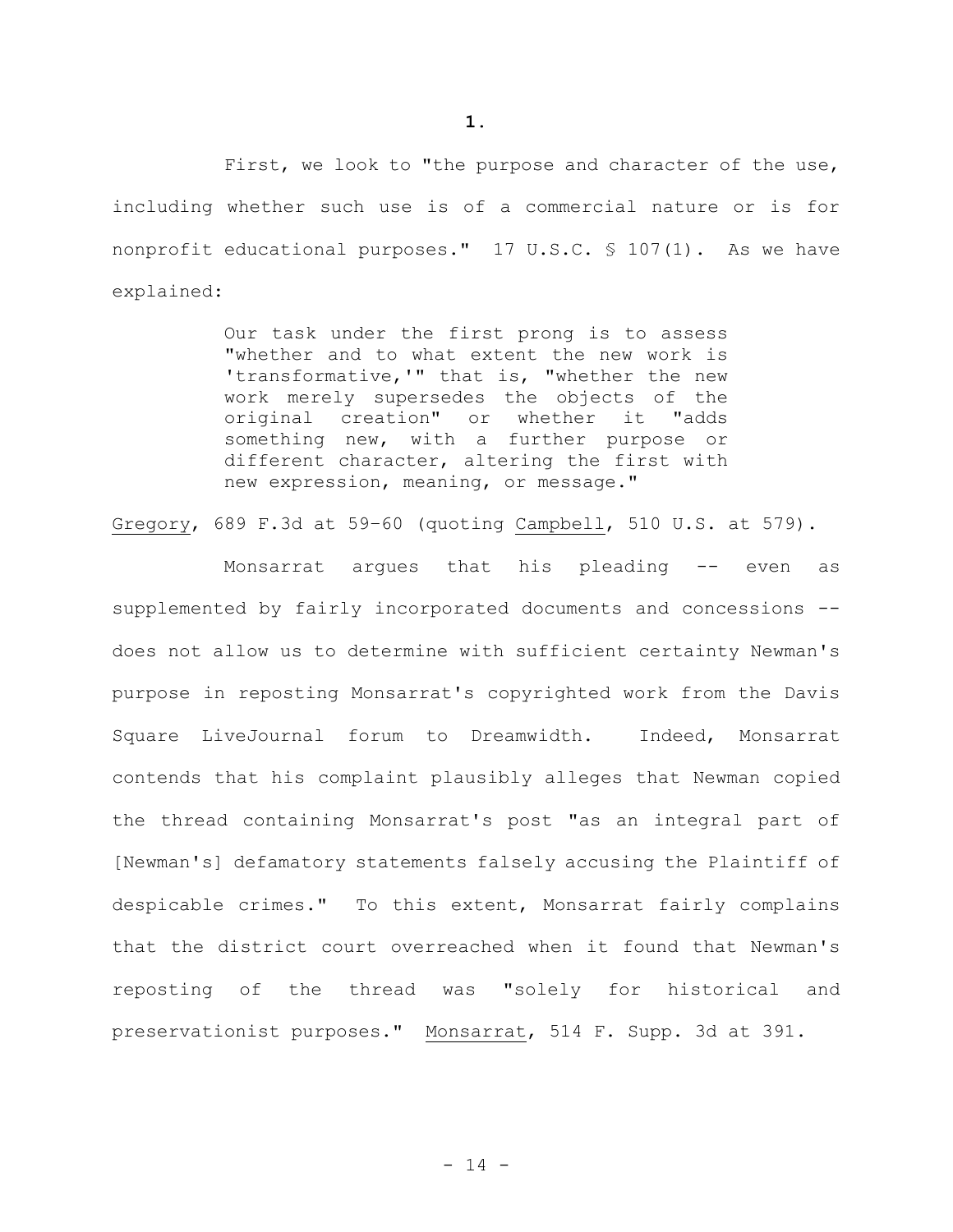The problem for Monsarrat is that we need not necessarily determine Newman's actual purpose in copying the forum posts from the LiveJournal platform to the Dreamwidth platform to conclude that he reproduced Monsarrat's work for a fundamentally different reason than that which led to its creation. Monsarrat's goal in authoring his short, time-sensitive work was plainly to encourage users in 2010 to immediately stop harassing him. Toward that end, he highlighted LiveJournal's abuse policy and threatened to take imminent action against them. Monsarrat cannot claim with a straight face that Newman's copying -- seven years later and on a different platform -- was aimed at the same purpose. So, while we cannot be sure, given the present record, about the extent to which Newman's work is transformative, it is at least minimally so. Cf. Bill Graham Archives v. Dorling Kindersley Ltd., 448 F.3d 605, 609 (2d Cir. 2006) (displaying copyrighted images in a timeline, even without additional commentary, was "transformative" because it was "plainly different from the original purpose for which they were created").

Another consideration in our assessment of the purpose and character of Newman's use is whether the "use is of a commercial nature." 17 U.S.C. § 107(1). As the Supreme Court has explained, "[t]he fact that a publication was commercial as opposed to nonprofit . . . tends to weigh against a finding of fair use," Harper & Row Publishers, Inc. v. Nation Enters., 471 U.S. 539, 562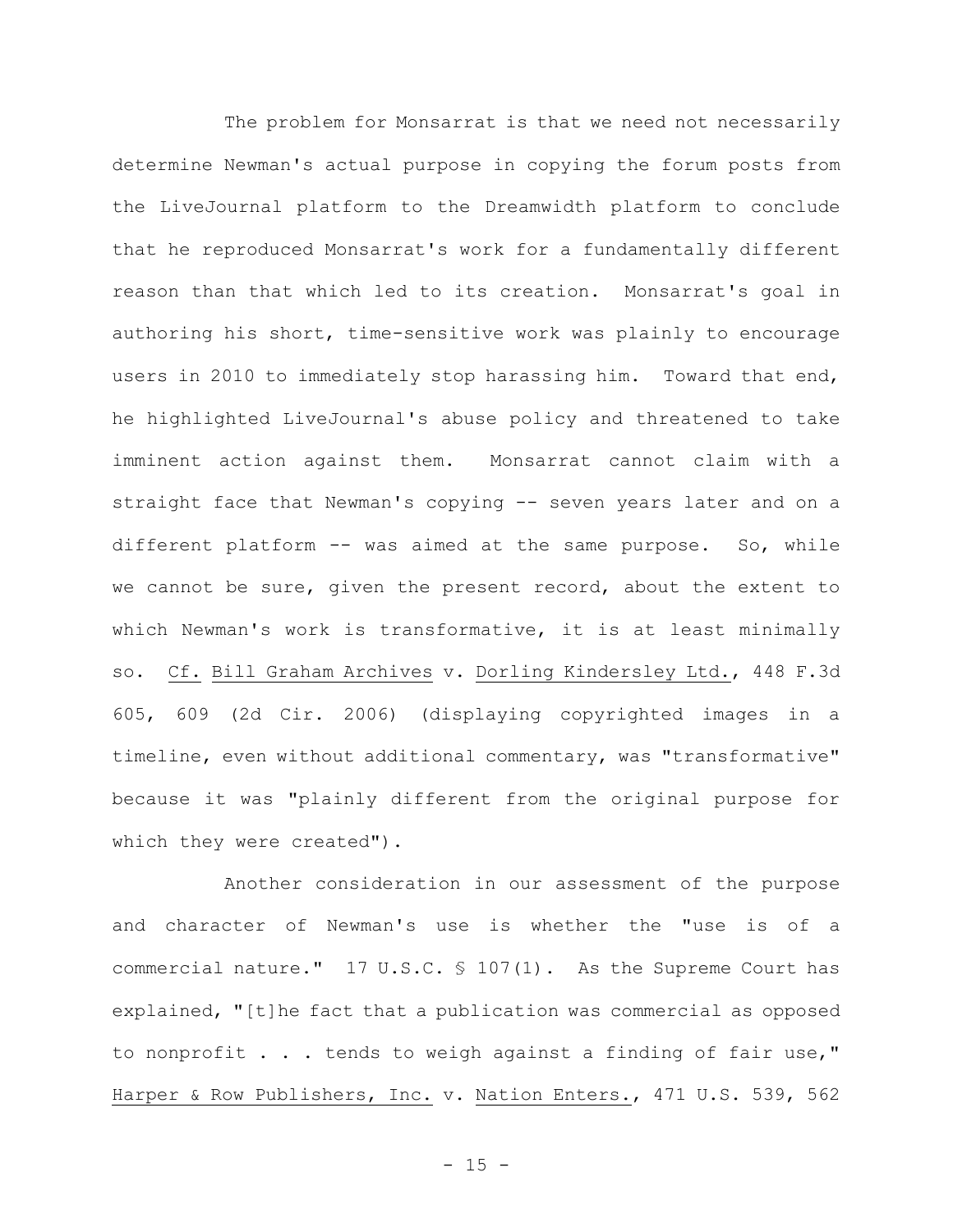(1985), although commercial gain alone is not dispositive, Campbell, 510 U.S. at 585. We have explained, however, that this element is of greater import "the lesser the transformative nature of the work." Gregory, 689 F.3d at 60; cf. Núñez, 235 F.3d at 22.

Newman is aided here by Monsarrat's repeated concession at oral argument that the copyrighted work has no commercial value. To be sure, we have noted that the commercial/noncommercial inquiry encompasses not just "dollars and coins" but "other non-monetary calculable benefits or advantages" as well. Gregory, 689 F.3d at 61. But Monsarrat does not claim that Newman reproduced his copyrighted post to accrue any profit -- financial or otherwise - - nor is there any indication of such a benefit on either the face of the complaint or the copyrighted work and resulting reproduction.

Monsarrat's only response is to press his claim that Newman's copying of posts from LiveJournal to Dreamwidth was aimed at defaming him. He argues that such a purpose -- even if transformative or noncommercial -- merits no weight because it implies bad faith on the part of Newman. Yet while Monsarrat explains how the republication of the allegedly defamatory comments might be said to be in bad faith for Rule 12(b)(6) purposes, he offers no cogent rationale for why Newman's reproduction of the copyrighted work itself (a post Monsarrat himself authored) was intended to defame Monsarrat. On such a

 $- 16 -$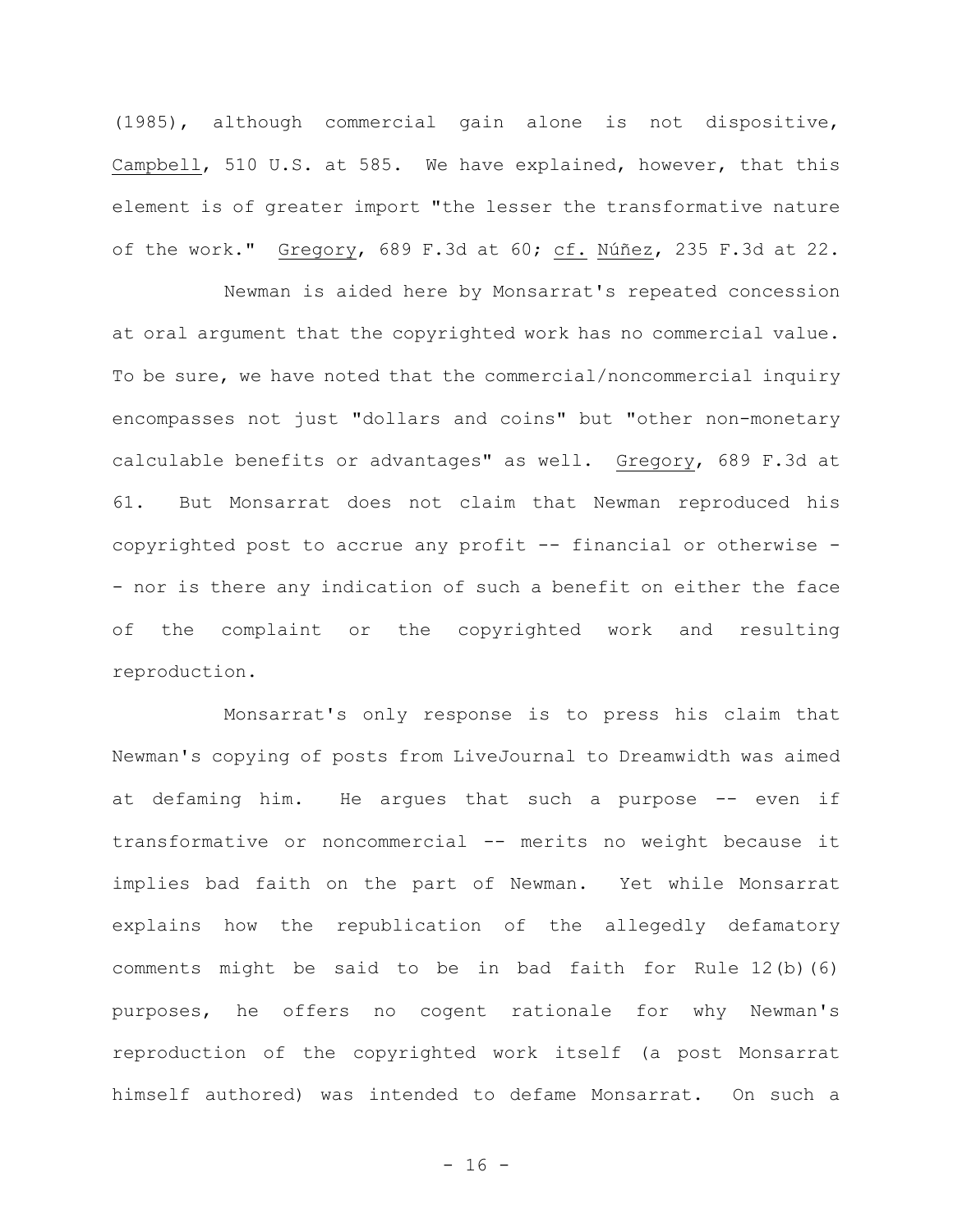record, "we need not credit a plaintiff's '[t]hreadbare recitals of the elements of a cause of action, supported by mere conclusory statements.'" Alston v. Spiegel, 988 F.3d 564, 571 (1st Cir. 2021) (alteration in original) (quoting Ashcroft v. Iqbal, 556 U.S. 662, 678 (2009)). Thus, regardless of the role that Newman's state of mind might play in the fair use analysis, we see no credible allegation that his alleged infringement was in bad faith as relevant to our fair use inquiry.<sup>3</sup>

Considering the foregoing, we find that the pleadings establish that Newman's purpose is noncommercial and at least marginally transformative. Accordingly, we conclude that the first factor leans in favor of fair use, although we give it little weight.

**2.**

Next, we assess "the nature of the copyrighted work." 17 U.S.C. § 107(2). This factor "calls for recognition that some works are closer to the core of intended copyright protection than

<sup>&</sup>lt;sup>3</sup> There is some question whether an alleged infringer's bad faith has much relevance to the fair use analysis. See Blanch v. Koons, 467 F.3d 244, 255 (2d Cir. 2006); cf. Campbell, 510 U.S. at 585 n.18. In any event, the kind of bad faith discussed in Harper & Row -- the only authority Monsarrat cites in support of his assertion that bad faith precludes fair use -- contemplates something akin to egregious intentional copying for commercial gain. See 471 U.S. at 562–63 (discussing the defendant's "intended purpose of supplanting the copyright holder's commercially valuable right of first publication" and its knowing exploitation of "a purloined manuscript").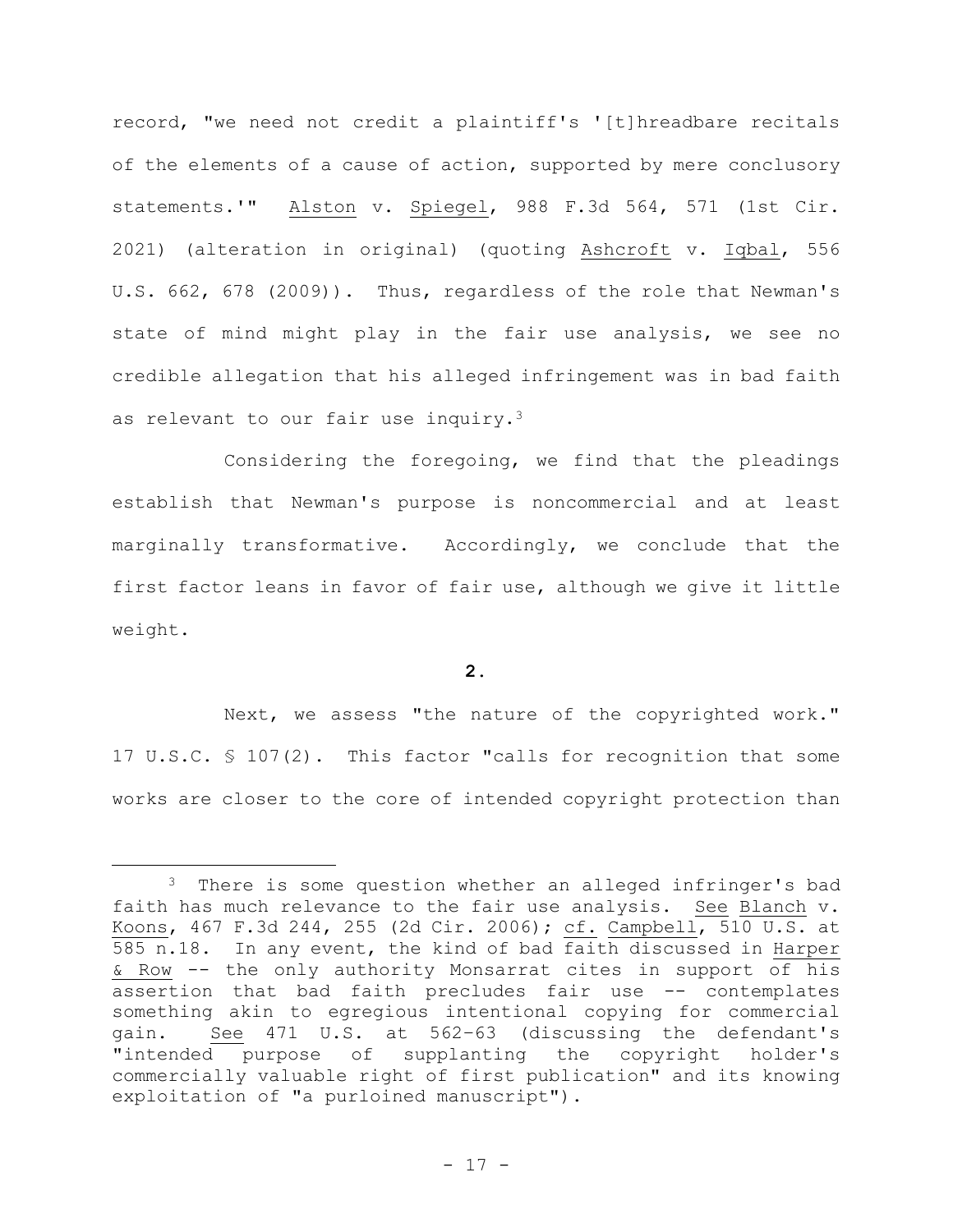others, with the consequence that fair use is more difficult to establish when the former works are copied." Campbell, 510 U.S. at 586. We consider two elements: (1) whether the copyrighted work is "factual or creative"; and (2) whether the copyrighted work has "previously been published." Gregory, 689 F.3d at 61. The scope of fair use is narrower when works "fall closer to the creative end of the copyright spectrum than the informational or factual end" and when they have not previously been published. Id. at 61–62. Because there is no dispute that Monsarrat's post was posted publicly on the Davis Square forum prior to Newman's copying, our inquiry need only address the first element.

Monsarrat argues on appeal that even his unremarkable post about LiveJournal's abuse policy qualifies as a creative and literary work under the second fair use factor. He relies on the fact that the Copyright Office, in issuing a certificate of registration to Monsarrat for the work, determined that it met the requisite degree of creativity to satisfy the originality requirement for copyright protection. Monsarrat contends, in any event, that it was premature on a motion to dismiss for the district court to adjudge the nature of his work.

It is plain from the face of this copyrighted work that it lies much more on the factual and informational side of the line than near the "core" of copyright protection, Campbell, 510 U.S. at 586. Indeed, as the district court noted, the bulk of

- 18 -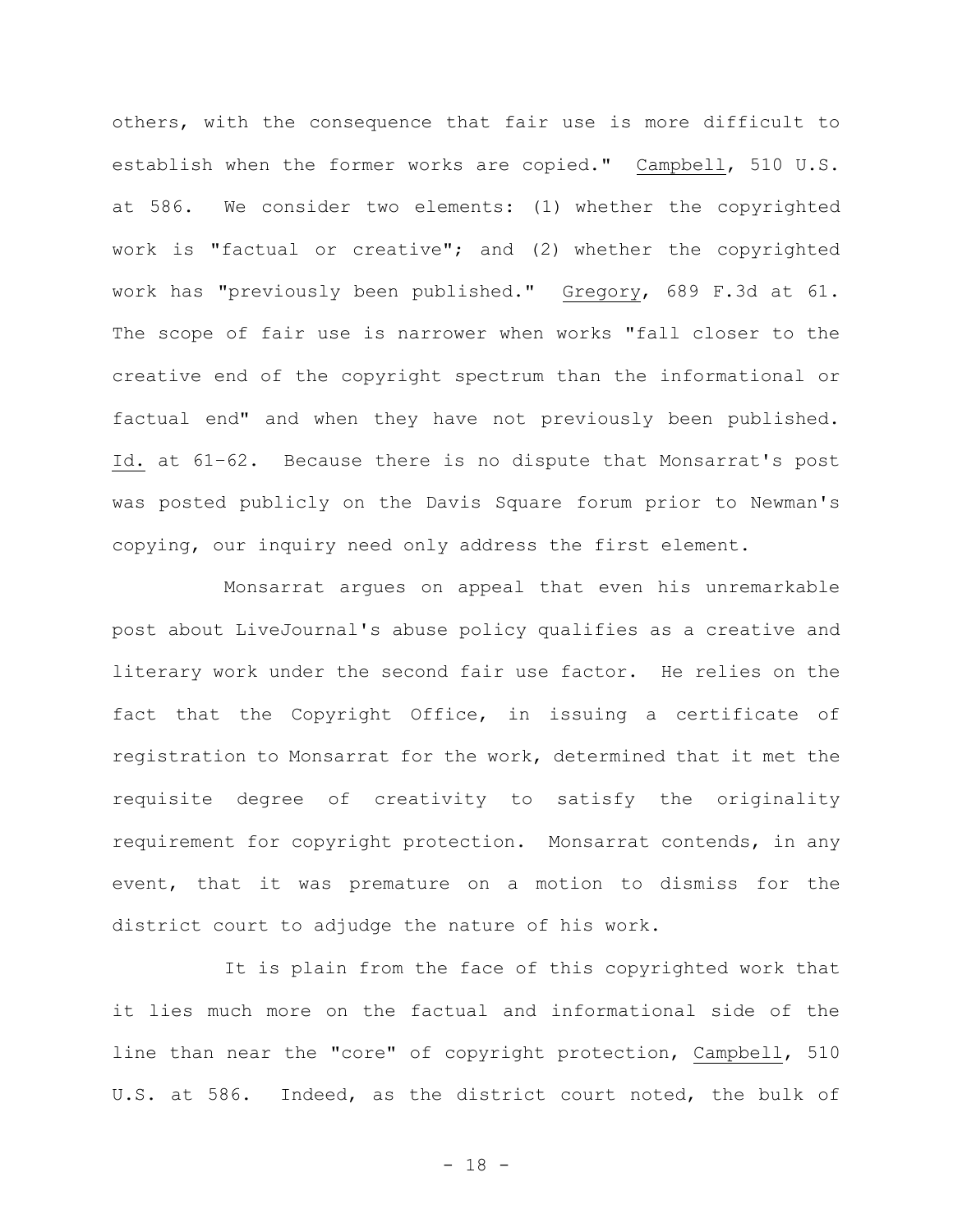Monsarrat's post contains a verbatim quote from the LiveJournal harassment policy, a publicly available document written by someone else. The remainder of the post merely consists of brief workaday prose informing other Davis Square LiveJournal users of Monsarrat's threatened future actions. Thus, on the basis of the complaint and the copyrighted work alone, we have no difficulty concluding that the second factor weighs strongly in favor of fair use.

**3.**

Third, we consider "the amount and substantiality of the portion used in relation to the copyrighted work as a whole." 17 U.S.C. § 107(3). There is no dispute that Newman copied the whole of Monsarrat's copyrighted post. Typically, copying an entire work verbatim will "militate[] against a finding of fair use." Gregory, 689 F.3d at 62 (alteration in original) (quoting Worldwide Church of God v. Phila. Church of God, Inc., 227 F.3d 1110, 1118 (9th Cir. 2000)). But we have explained that our assessment "must be a flexible one, rather than a simple determination of the percentage used." Núñez, 235 F.3d at 24.

Even verbatim copying can constitute fair use if it is "consistent with or [no] more than necessary to further the 'purpose and character of the use.'" Id. (quoting Castle Rock Ent., Inc. v. Carol Publ'g Grp., Inc., 150 F.3d 132, 144 (2d Cir. 1998)). Thus, we have held that the third factor is "of little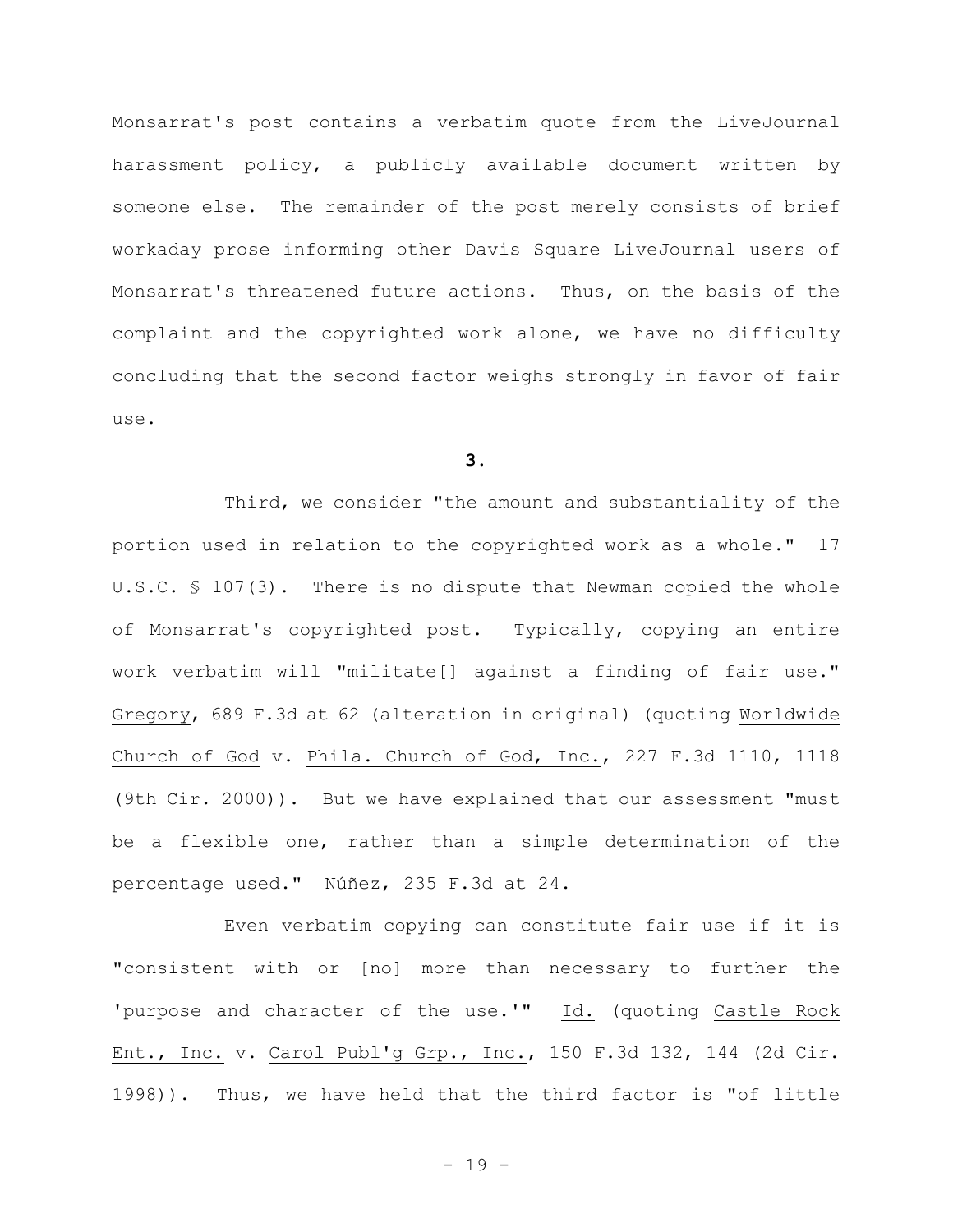consequence" when a defendant copies an entire work but "copy[ing] any less than that would have made the [resulting copy] useless." Id.

Monsarrat offers no plausible rebuttal to the contention that it would have made scant sense for Newman to take just part of the copyrighted post. Indeed, given that Newman faithfully duplicated the rest of the thread containing Monsarrat's work, consisting of more than 400 comments, selectively copying over only a portion of Monsarrat's post would have misrepresented what Monsarrat wrote. All in all, the fact that the work was copied in its entirety adds little if anything to the brief against a finding of fair use. Accordingly, the third factor favors neither side.

## **4.**

Finally, we assess "the effect of the use upon the potential market for or value of the copyrighted work." 17 U.S.C. § 107(4). The Supreme Court has referred to this factor as "the single most important element of fair use." See Harper & Row, 471 U.S. at 566. To evaluate the fourth factor, we look to both "the degree of market harm caused by the alleged infringer's actions" and "whether unrestricted and widespread conduct of the sort engaged in by the defendant . . . would result in a substantially adverse impact on the potential market for the original."

 $- 20 -$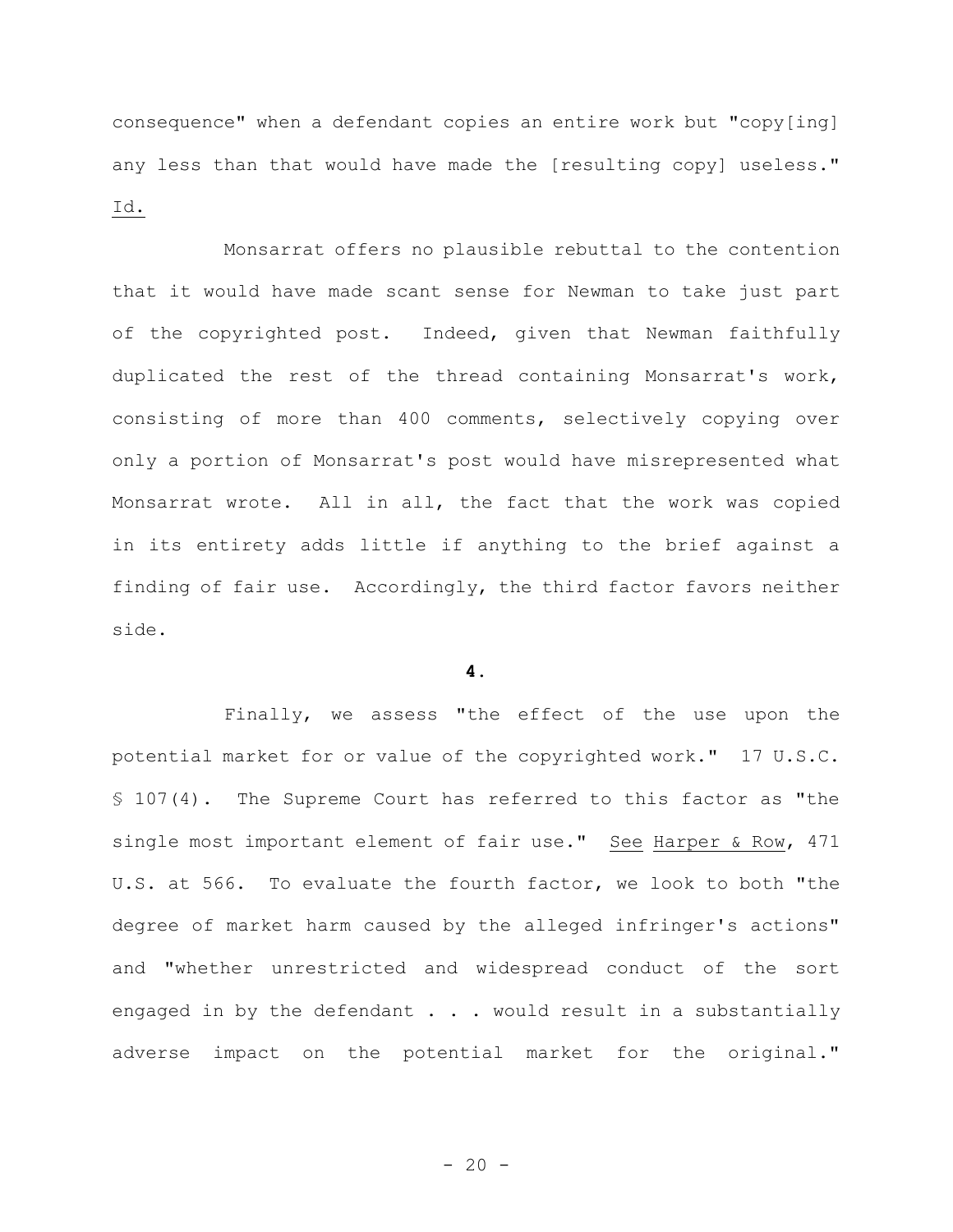Gregory, 689 F.3d at 64 (alteration in original) (quoting Campbell, 510 U.S. at 590).

The district court found that this factor weighs in favor of fair use because "[t]here is no plausible market for the copyrighted post and thus no likelihood that Newman's reproduction could have any harmful market consequences." Monsarrat, 514 F. Supp. 3d at 392. Monsarrat does not contest this assertion in his briefs and, indeed, expressly conceded at oral argument that there is no potential market for his work. Rather, Monsarrat contends that the fourth fair use factor contemplates an assessment of not just the potential market but also the inherent value of the copyrighted work. He suggests that Newman's use diminishes Monsarrat's property interest in the post.

Monsarrat is certainly correct that the fourth element of the fair use analysis references the "value of the copyrighted work" and not just the "potential market" for that work. 17 U.S.C. § 107(4). And we have explained that a work's value "cannot be reduced to strictly monetary terms." Gregory, 689 F.3d at 64. But Monsarrat points to no other indicia of value other than calling the copyright itself proof that he has a property interest in the work. And if we deemed that the mere copyright endows a work with intrinsic value sufficient to weigh significantly in the fair use analysis, such a value would be present in every case, and thus prove to be largely beside the point in differentiating

- 21 -